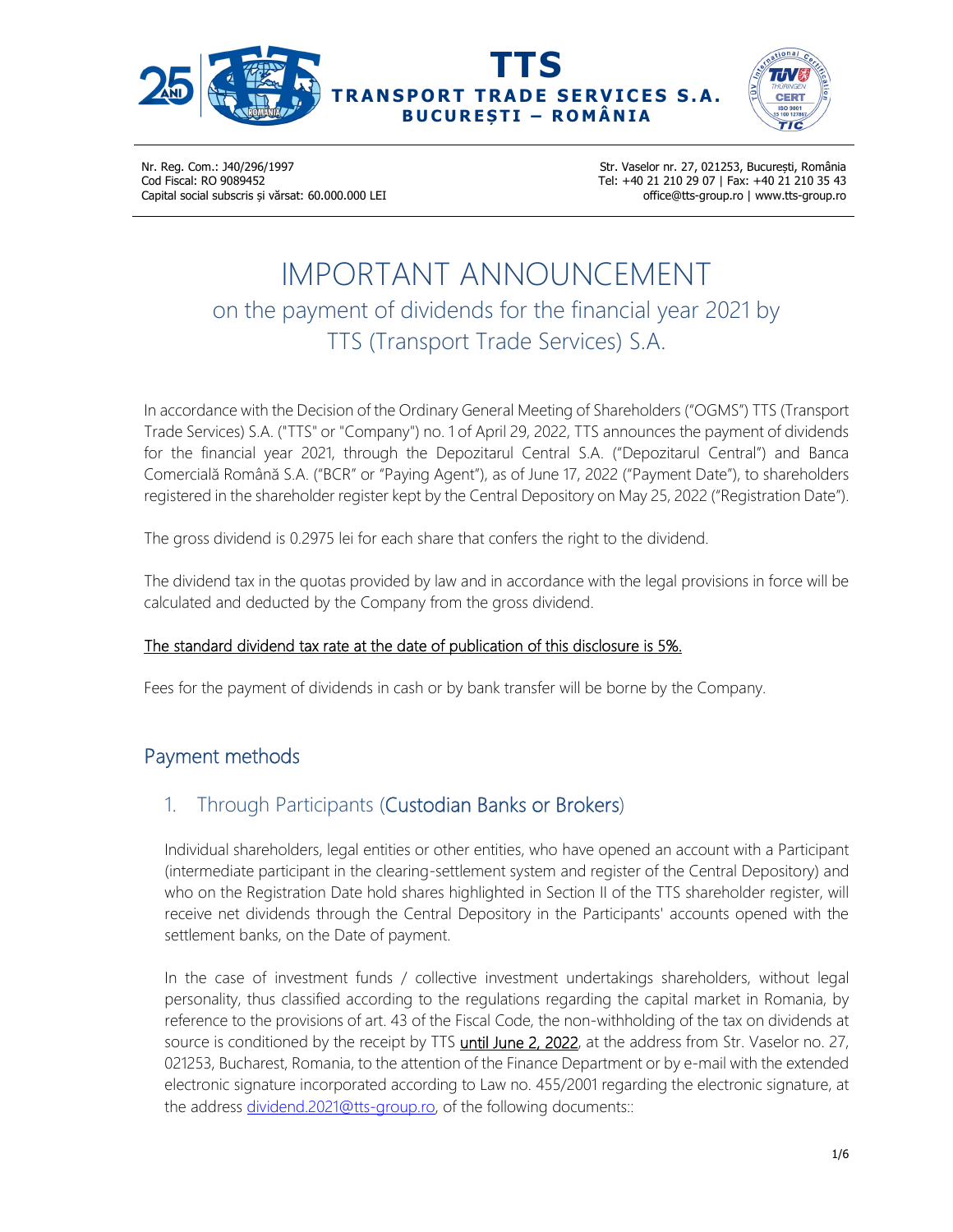



Str. Vaselor nr. 27, 021253, București, România Tel: +40 21 210 29 07 | Fax: +40 21 210 35 43 office@tts-group.ro | www.tts-group.ro

self-declaration signed by the legal representative / person authorized to represent the investment fund declaring the lack of legal personality of the fund, as well as the identification data of the fund (unique identification / registration code, as highlighted in the register of TTS shareholders kept by the Central Depository, full name of the investment fund, registration number in the FSA Register, number and date of the FSA notification and its validity)

• copy of identity document of the legal representative / person authorized to represent the fund, within the validity period - identity card / ID card for PNC for Romanian citizens or passport with identification number for foreign citizens

• copy of the relevant document showing the quality of the person signing the declaration of legal representative / person authorized to represent the fund.

In the case of these shareholders, if the above-mentioned documents regarding investment funds without legal personality and any requested clarifications are not submitted by June 2, 2022, TTS will withhold the dividend tax from the gross dividend in the standard quota in force provided by Tax code.

## 2. Through the Central Depository (bank transfer only)

From the date of this press release, the shareholders of natural and legal persons not represented by the Participant who wish to pay dividends through the Central Depository (only by bank transfer) may request and send to the Central Depository the necessary documents. The payment of dividends will be made by the Central Depository by bank transfer starting with the Date of payment, after receiving and verifying the documentation, as follows:

- 2.1. The individual shareholders, personally or through a legal or conventional representative, will present to the Central Depository the IBAN code collection form, which will specify the bank and the account (IBAN code) opened in the shareholder's name (the model is available on the Central Depository website - www .depozitarulcentral.ro), accompanied by:
	- copy of the valid identity document in which the personal numerical code is legible certified by the holder "according to the original";

• account statement or a document issued by the bank (signed and stamped) confirming the existence of the account in the name of the shareholder, specifying the IBAN code, in original;

- copy of the documents attesting the quality of the signatory of the application for legal or conventional representative, if applicable - certificate of holder "according to the original";
- copy of proof of payment of IBAN code collection fee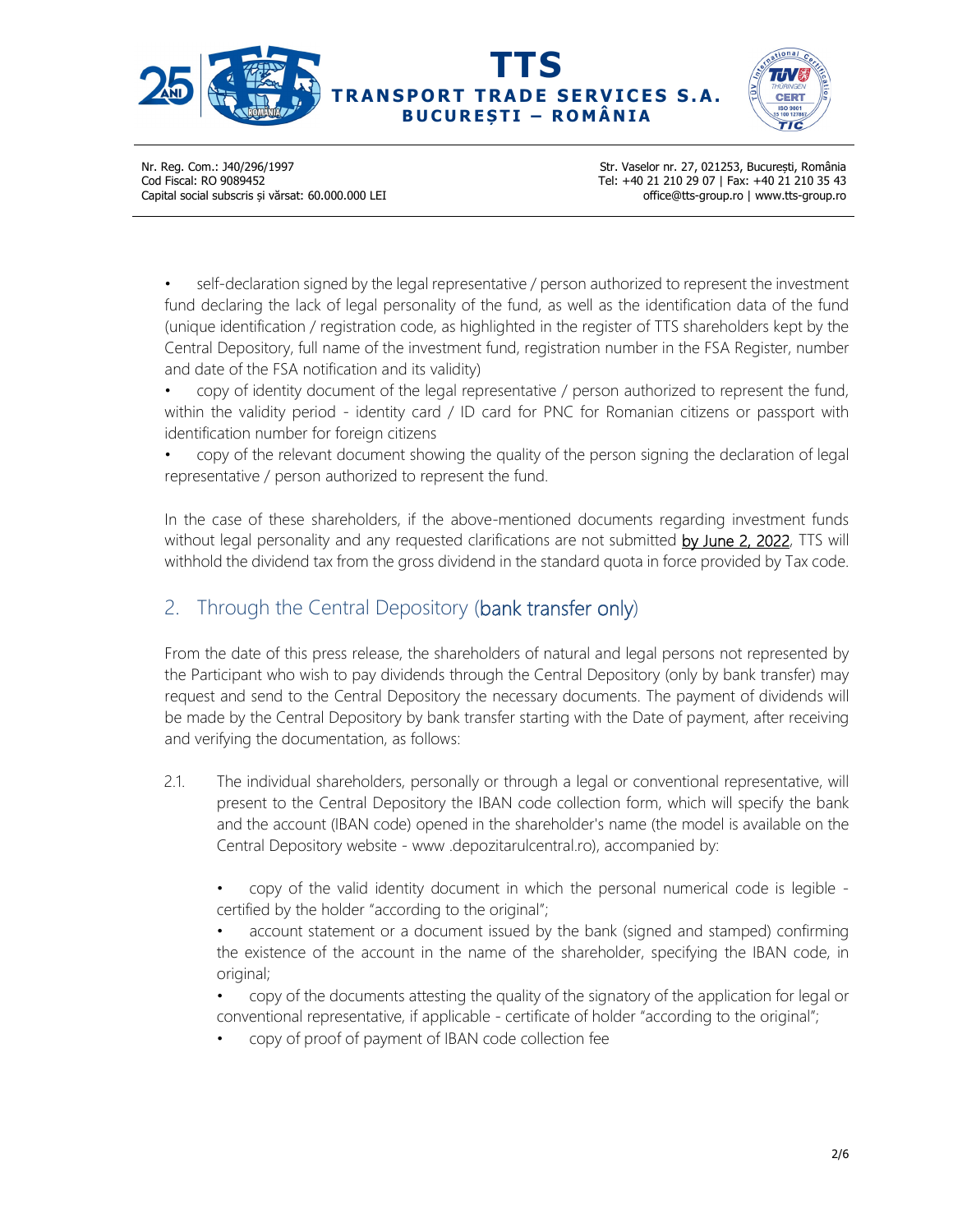



Str. Vaselor nr. 27, 021253, București, România Tel: +40 21 210 29 07 | Fax: +40 21 210 35 43 office@tts-group.ro | www.tts-group.ro

- 2.2. The shareholders of legal entities, through legal or conventional representative, will present to the Central Depository the IBAN code collection form specifying the bank and the account (IBAN code) opened in the shareholder's name (the model is available on the Central Depository's website www.depozitarulcentral.ro) , accompanied by:
	- copy of the registration certificate certified by the holder "according to the original";
	- copy of the document attesting the quality of legal representative of the company (ascertaining certificate issued by the trade register / equivalent entity - for the entities of foreign nationality) - certificate of holder "according to the original";
	- copy of the documents attesting the quality of conventional representative of the signatory of the application, if applicable - certified by the holder "according to the original";
	- account statement or a document issued by the bank (signed and stamped) confirming the existence of the account in the name of the holder - legal entity, specifying the IBAN code, in original;
	- copy of proof of payment of the IBAN code collection fee

The documents presented in a foreign language will be accompanied by the legalized translation into Romanian and if they are issued by a foreign authority they must be apostille or supra-legalized, as the case may be.

If payment is desired by transfer on the Payment Date, the IBAN code collection forms must be received by the Central Depository at least 4 days prior to the payment date.

IBAN code collection forms will be sent to: Depozitarul Central SA - Bucharest, Bdul Carol I no. 34-36, floor. 3, sector 2 or will be deposited directly with Depozitarul Central S.A..

All the above requests will include the email and the telephone number where the shareholders or their intermediaries / representatives can be contacted, as the case may be, in case of clarifications.

#### 3. Through the Paying Agent (cash or bank transfer)

3.1. **Cash:** only for individuals who do not have an account with the Participant, at BCR counters throughout the country

Payments in cash will be made within the limits set by the applicable law.

Dividends may be raised by shareholders in person or through a legal or conventional representative as follows:

i. Any payment made at the counter will be confirmed by the signature of the person who actually withdraws the amounts of money, on the receipt related to the respective payment.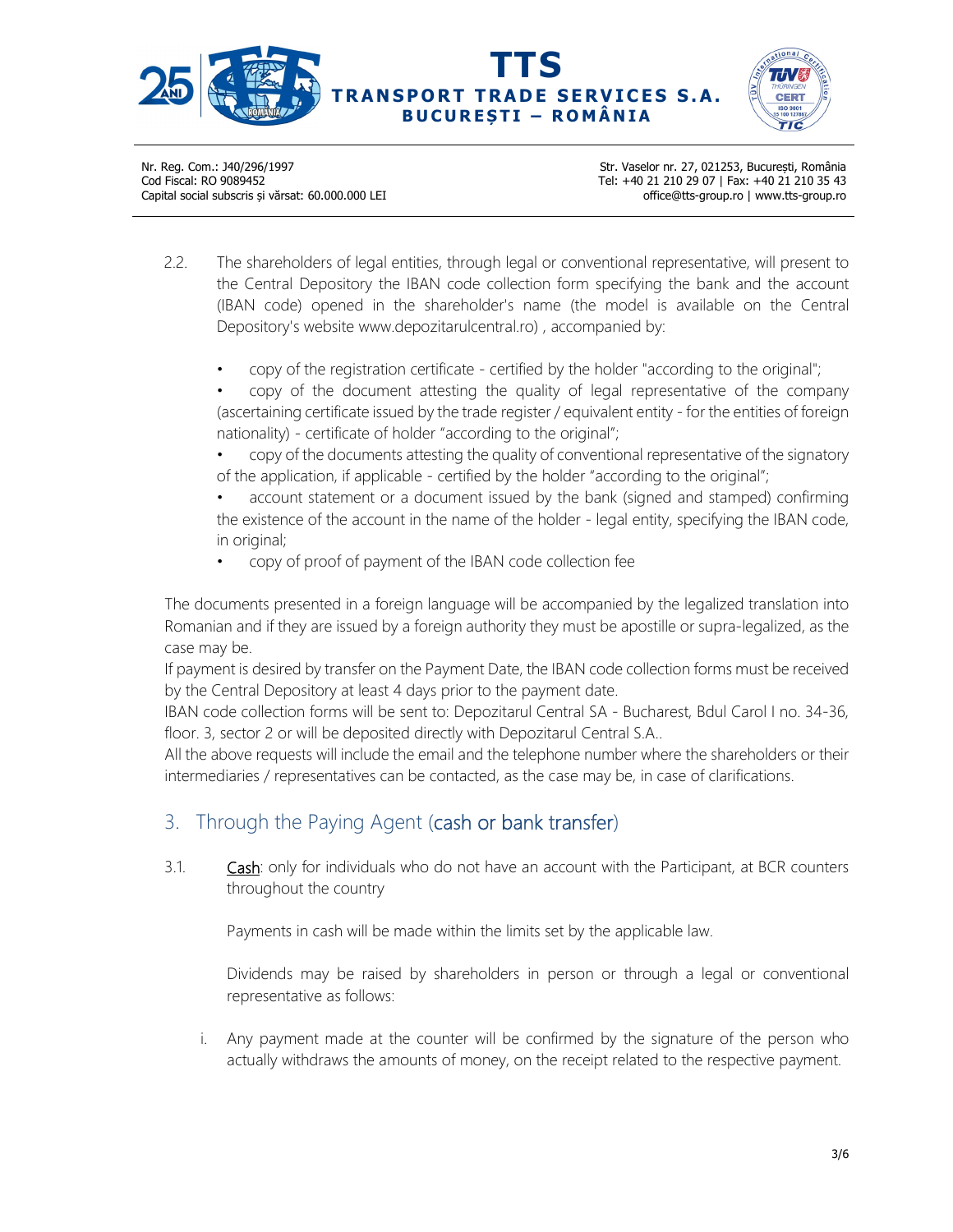



Str. Vaselor nr. 27, 021253, București, România Tel: +40 21 210 29 07 | Fax: +40 21 210 35 43 office@tts-group.ro | www.tts-group.ro

- ii. In the case of resident individuals who present themselves at the counter, the payment of the Sums of Money is made on the basis of the identity document having entered the personal numerical code (C.N.P.).
- iii. In the case of non-resident individuals who will appear in person at the counter, the payment of the Sums of Money is made on the basis of the passport
- iv. In the case of individuals under the age of 14, the payment is made to the legal representative in this case - the guardian / parent of the minor, based on the following documents: birth certificate of the shareholder who must have registered P.N.C. photocopy is retained), the legal act establishing guardianship in the case of the guardian who is not one of the parents + 1 photocopy certified for conformity with the original (photocopy is retained) and the identity document of the guardian / parent + 1 photocopy certified for conformity with the original (photocopy is retained).
- v. In the case of natural persons having established the guardianship, payment is made through the trustee of that person, based on the following documents: the identity document of the shareholder who must have registered C.N.P. + 1 photocopy certified for compliance with the original (photocopy is retained) the legal act establishing the quardianship  $+1$  photocopy certified for conformity with the original (photocopy is retained) and the identity document of the curator + 1 photocopy certified for conformity with the original (photocopy is retained).
- vi. In the case of individuals who do not appear in person at the counter but mandate another person in this regard, the payment is made to the person's proxy, based on the following documents: special power of attorney authenticated at the notary's office. more than 3 years prior to the date on which the payment is made, unless the power of attorney has a term of validity of more than 3 years and is valid on the date of payment + 1 certified photocopy for conformity with the original (photocopy is retained) and the identity card of the proxy  $+1$ photocopy certified for conformity with the original (photocopy is retained).
- vii. The documents presented in a foreign language will be accompanied by the legalized translation into Romanian and if they are issued by a foreign authority they must be apostille or supra-legalized, as the case may be.
- 3.2. By bank transfer: individuals and legal entities  $\ell$  other entities that do not have an account opened with the Participant

Shareholders wishing to pay dividends by bank transfer can contact BCR for this purpose starting with the Payment Date, by presenting at the BCR counters throughout the country, in any BCR unit, or sending by mail, the application form for payment of net dividends by bank transfer bank together with the supporting documents requested by BCR.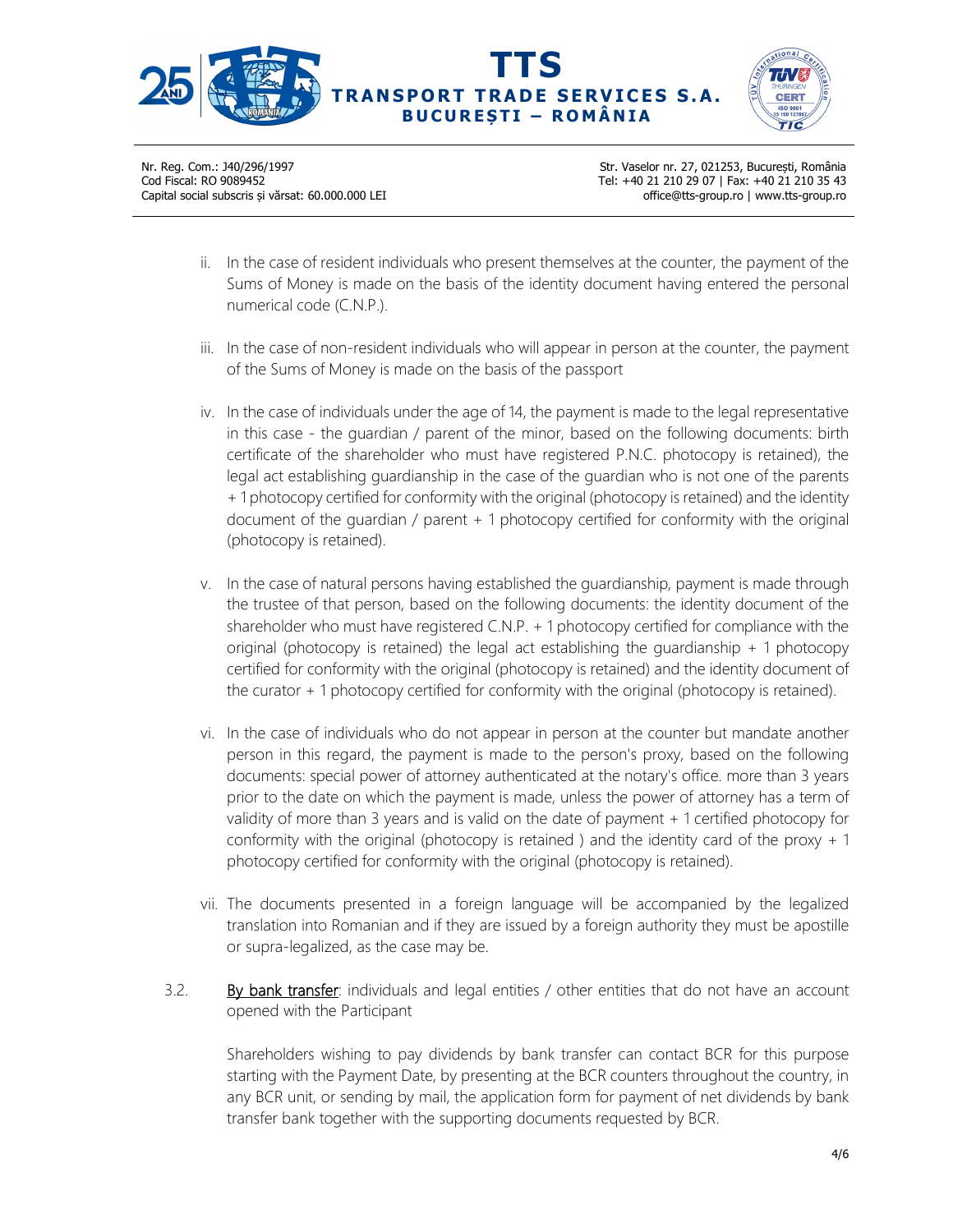

**TTS RANSPORT TRADE SERVICES S.A. B U C U R E Ș T I – R O M Â N I A** 



Nr. Reg. Com.: J40/296/1997 Cod Fiscal: RO 9089452 Capital social subscris și vărsat: 60.000.000 LEI Str. Vaselor nr. 27, 021253, București, România Tel: +40 21 210 29 07 | Fax: +40 21 210 35 43 office@tts-group.ro | www.tts-group.ro

### Non-resident shareholders

Non-resident shareholders who wish to apply the more favorable provisions of a Double Taxation Convention concluded between Romania and their country of residence or the more favorable provisions applicable to non-resident pension funds (as defined in the legislation of the Member State of the European Union or in one of the states of the European Economic Area, subject to the existence of a legal instrument under which to exchange information), must submit the certificate of tax residence for the year in which the dividend is paid, within the validity period, in original or certified copy, apostille / supra-legalized, if applicable, accompanied by an authorized translation, as well as contact details for any clarifications on tax residency certificates until June 2, 2022, by mail or courier, at TTS address in Str. Vaselor no. 27, 021253, Bucharest, Romania to the attention of the Finance Department or by e-mail, to the e-mail address dividend.2021@tts-group.ro,TTS is not responsible for the non-application of the more favorable tax treatment mentioned above, in the absence of the submission within the mentioned term of the requested documentation and / or clarifications.

Thus, in the case of non-resident shareholders, TTS will withhold the dividend tax from the gross dividend in the standard quota in force provided by Law no. 227/2015 on the Fiscal Code ("Fiscal Code"), if they have not submitted the tax residence certificate and any clarifications and additional documents requested by June 2, 2022.

# Pension funds

The pension funds will send *until June 2, 2022* to the address from Str. Vaselor no. 27, 021253, Bucharest, Romania, to the attention of the Finance Department or by e-mail with the extended electronic signature incorporated according to Law no. 455/2001 regarding the electronic signature, at the address dividend.2021@tts-group.ro, of the following documents:

- copy of the identity document of the legal representative of the fund management company, within the validity period
- ID card / ID card for Romanian citizens or passport with identification number for foreign citizens
- copy of the ascertaining certificate of the fund management company / other equivalent document, not older than 3 months, stating the legal representative of the fund management company
- copy of the registration certificate / other equivalent document for the fund management company
- copy of the decision of the regulatory authority certifying the authorization of the fund management company and the pension fund.

In the case of non-resident pension funds: tax residence certificate, in original or in legalized copy, apostille / supra-legalized, if applicable, accompanied by the authorized translation into Romanian, a